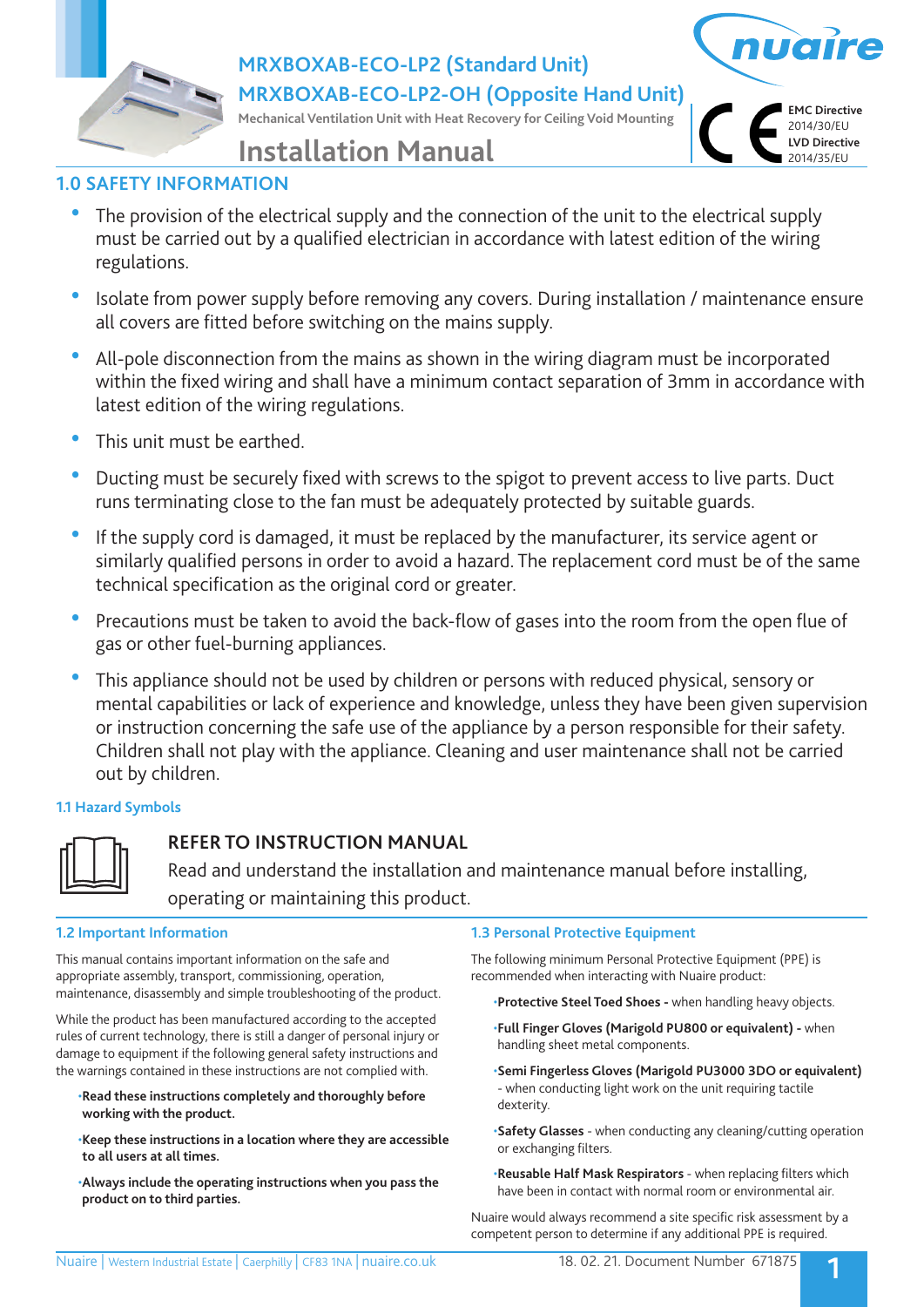# **2.0 INTRODUCTION**

The LP2 ceiling void mounted unit is designed to provide mechanical supply and extract ventilation with heat recovery and incorporates HX bypass.

The unit is fitted with two independent fans. Each fan has full speed control for background and boost ventilation rates. To recover heat from the extract air the heat exchanger block is utilised. The heat exchanger can recover up to 80% of the normally wasted heat.

### **The unit must remain switched on at all times to maintain ventilation within the dwelling. Turning the unit off will cause long term damage to the unit and building fabric.**

**This appliance is not intended for use by persons (including children) with reduced physical, sensory or mental capabilities, or lack of experience and knowledge, unless they have been given supervision or instruction concerning the use of the appliance by a person for their safety. Children should be supervised so that they do not play with the appliance.**



### **Spigots 1 to 4**

- 1. Intake Air (Fresh air from outside).
- 2. Supply Air (Supply in to house).
- 3. Extract Air (Warm stale air from house).
- 4. Exhaust Air (Waste air to oustide).

### **2** Unit Airflow Paths (Opposite Hand Unit Configuration)



### **Spigots 1 to 4**

- 1. Intake Air (Fresh air from outside).
- 2. Supply Air (Supply in to house).
- 3. Extract Air (Warm stale air from house).
- 4. Exhaust Air (Waste air to oustide).

# **3.0 MECHANICAL INSTALLATION**

Installation must be carried out by competent personnel in accordance with the appropriate authority and conforming to all statutory governing regulations. All mains wiring must be in accordance with the current I.E.E. Regulations, or the appropriate standards. Ensure that the mains supply (Voltage, Frequency and Phase) complies with the rating label.

Please note a clear working space is required around the installed unit to allow the cover to be removed and provide sufficient access for maintenance such as filter change.

The fan must be installed indoors, in a suitable ceiling void away from direct sources of frost, heat, water spray or moisture generation. For a vibration-free result the unit must be mounted to a solid surface in the void.

The unit is designed for ceiling mounting only (Horizontal surface).

The unit is supplied with a steel mounting bracket.

Position & secure the steel bracket to the ceiling using appropriate fixings (supplied by others), ensuring that the two outer fixing holes on the unit are accessible (Figure 3).

### **The mounting bracket should be on the same side as the condensate take off.**

3. The unit can now be offered into position & located into the mounting bracket.

4. Using appropriate fixings (supplied by others) fix the unit to the ceiling. It is recommended that the unit is fixed through three holes on the non-bracket side and the two outer holes on the bracket side.

### **The unit must be installed in an upright position as shown for the condensate drain and for compliance with safety regulations relating to IP protection for water drip ingress.**





## **3.1 Condensate Drain Installation**

•Unit comes complete with external drain pipe (21.5mm waste pipe). Use conventional plumbing connections to link up with U-trap or alternative drain method (Solvent cement connections or compression fit connections are recommended). The condensate must be discharged under a water level in a U-trap drainpipe or an alternative drain method which acts as an airlock.

- •This condensate discharge connection is suitable for 21.5mm dia. overflow pipe. Solvent cement should be used to make the joint.
- •If using a U-trap please ensure the U-trap has been filled to a suitable level of water to avoid any air locks.
- •If the condensation pipe is fitted in an unheated space the pipe should be in insulated to prevent freezing.

Nuaire recommend MVHR-DRAIN be used as the primary condensate take-off (Figure 5 and 6).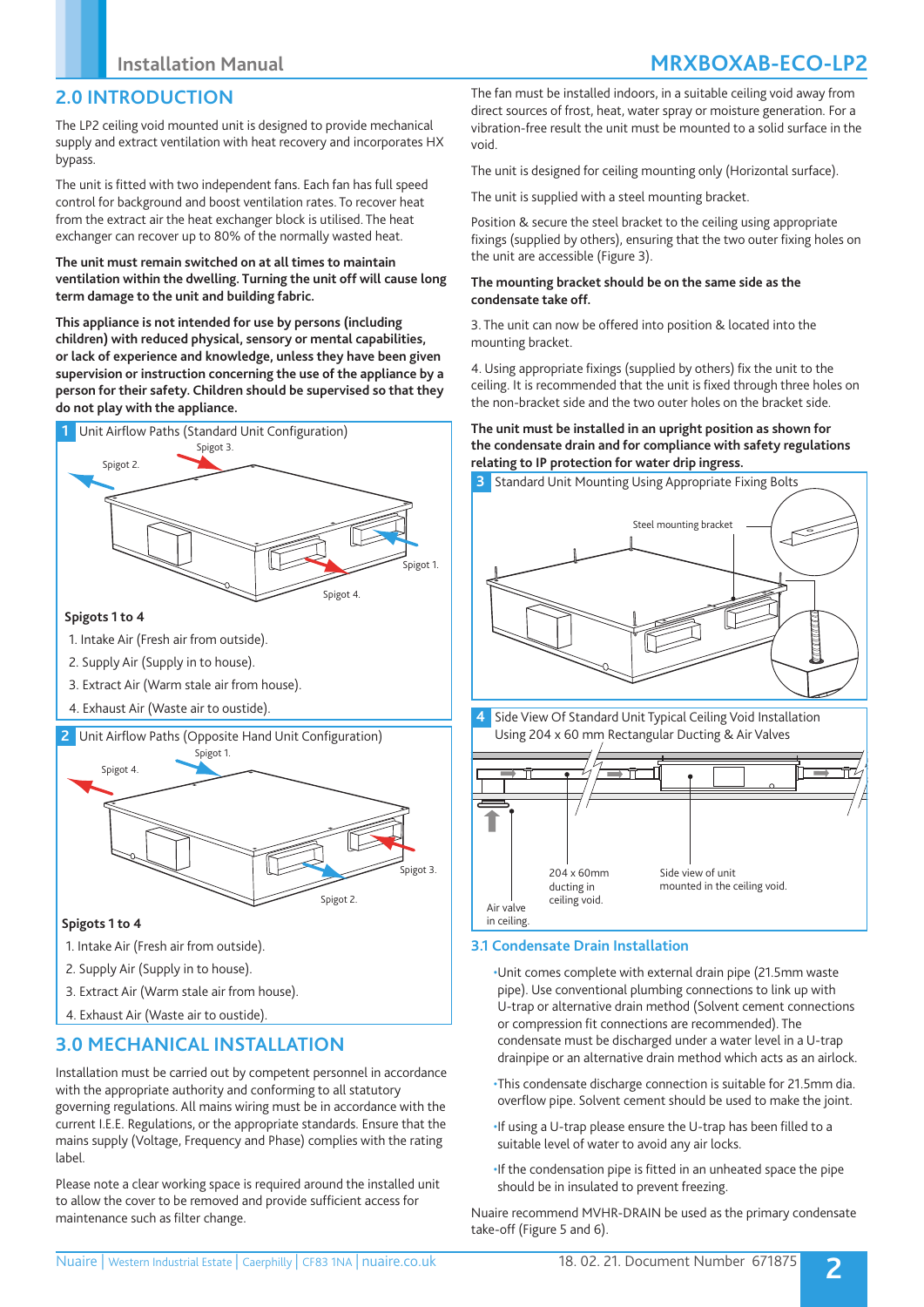

**6** MVHR-DRAIN Installation



### 3.1.1 MVHR-DRAIN Installation

Offer up the MVHR-DRAIN inlet to the threaded tail of the appliance waste outlet or MVHR-DRAIN knuckle or running adaptor, and tighten the threaded cap sufficiently hand-tight to provide a water-tight seal (check that the cap screws on square and does not 'cross-thread'). When the screwed cap is tight, the MVHR-DRAIN body is secure.

- •Cut the pipe to length, allowing for the full compression socket depth (using an appropriate pipe cutter, such as a Hepworth ratchet pipe cutter).
- •Remove any 'swarf' from the end of the plastic pipe. Ream the copper pipe end to remove any 'burr', and file if necessary to remove any external sharp edges. Mark the socket depth on the pipe, and check that the pipe section to be jointed is free of any surface damage which may affect the joint seal.
- •Unscrew the cap from the MVHR-DRAIN outlet, and slide the cap and rubber seal onto the pipe.
- •Insert the pipe end fully into the socket.
- •Slide the rubber seal and screwed cap up against the face of the socket, and tighten the cap sufficiently hand-tight (check that the cap is square to the body and does not 'cross thread'). Hand tight should be adequate to form a proper seal.

### **3.2 Extract & Supply Areas**

The unit is designed to extract air from all wet rooms e.g. bathroom, kitchen, en-suite, utility room (with sink).

WC's do not need to be ventilated if openable windows are fitted.

Supply air should be to all habitable rooms e.g. bedrooms and lounge. Extract & Supply grilles should be adjustable valve types (not supplied).

External grilles must have a minimum free area of 12,250 mm<sup>2</sup>.

### **3.3 Ducting Installation**

Before commencing ducting installation reference should be made to building regulations document "Domestic ventilation compliance guide". This document supports ADF2010 and details installation, testing and commissioning of all ventilation systems.

It is recommended that rigid ducting must be used it all times. Flexible ducting has a very high resistance and it is impossible to calculate how much resistance will be on a system if used. If used the flexible ducting must be kept to a minimum and should always be pulled taut. A maximum of 300mm should be used on each leg.

To prevent condensation on the outside of the outside air inlet duct and the air outlet duct from the MRXBOXAB-ECO-LP2, these ducts should be insulated.

Ducting must be installed in such a way that resistance to airflow is minimised. Bends should be kept to a minimum.

A minimum distance of 300mm between the appliance and any bends in ductwork is recommended.

204 x 60mm rectangular ducting should be used (refer to dwelling ducting design drawing, Figures 8 & 10 for further information).

Ducting joints must be sealed with silicone type sealant and needs to be taped. Ducting shall be adequately and reliably fixed to the appliance.

#### **3.4 Ventilation Flow Rates**

**Any air intake terminal MUST be installed in accordance with the appropriate regulation.**

**As a guide, the BS5440 series of British Standards deals with this issue and currently states that an air intake must be at a minimum distance of 300mm from a gas boiler balanced flue.**

**Installers are advised to be aware of the requirements of this standard when installing 'through the wall' supply air ducting.**

### 3.4.1 ADF 2010 - Extract Ventilation Rates

| <b>Room</b>               | Min high rate     | Min low rate                             |  |  |
|---------------------------|-------------------|------------------------------------------|--|--|
| Kitchen                   | $13$ $1/s$        | Total extract rate<br>should be at least |  |  |
| Utility Room              | $8$ I/s           |                                          |  |  |
| Bathroom                  | $8$ $\frac{1}{s}$ | the whole dwelling                       |  |  |
| Sanitary<br>Accommodation | $6$ I/s           | ventilation rate given<br>in table 2.    |  |  |

#### 3.4.2 Whole Dwelling Ventilation Rates

|                                                    | Number of bedrooms in dwelling |    |    |    |    |  |
|----------------------------------------------------|--------------------------------|----|----|----|----|--|
|                                                    |                                |    |    |    |    |  |
| Whole dwelling<br>ventilation rate<br>(l/s)<br>1,2 | 13                             | 17 | 21 | 25 | 29 |  |

**1. In addition, the minimum ventilation rate should be no less than 0.3 l/s per m2 of internal floor area. (This includes all floors, e.g. for a two-story building add the ground and first floor areas).**

**2. This is based on two occupants in the main bedroom and a single occupant in all other bedrooms. This should be used as the default value. If a greater level of occupancy is expected add 4 l/s per occupant.**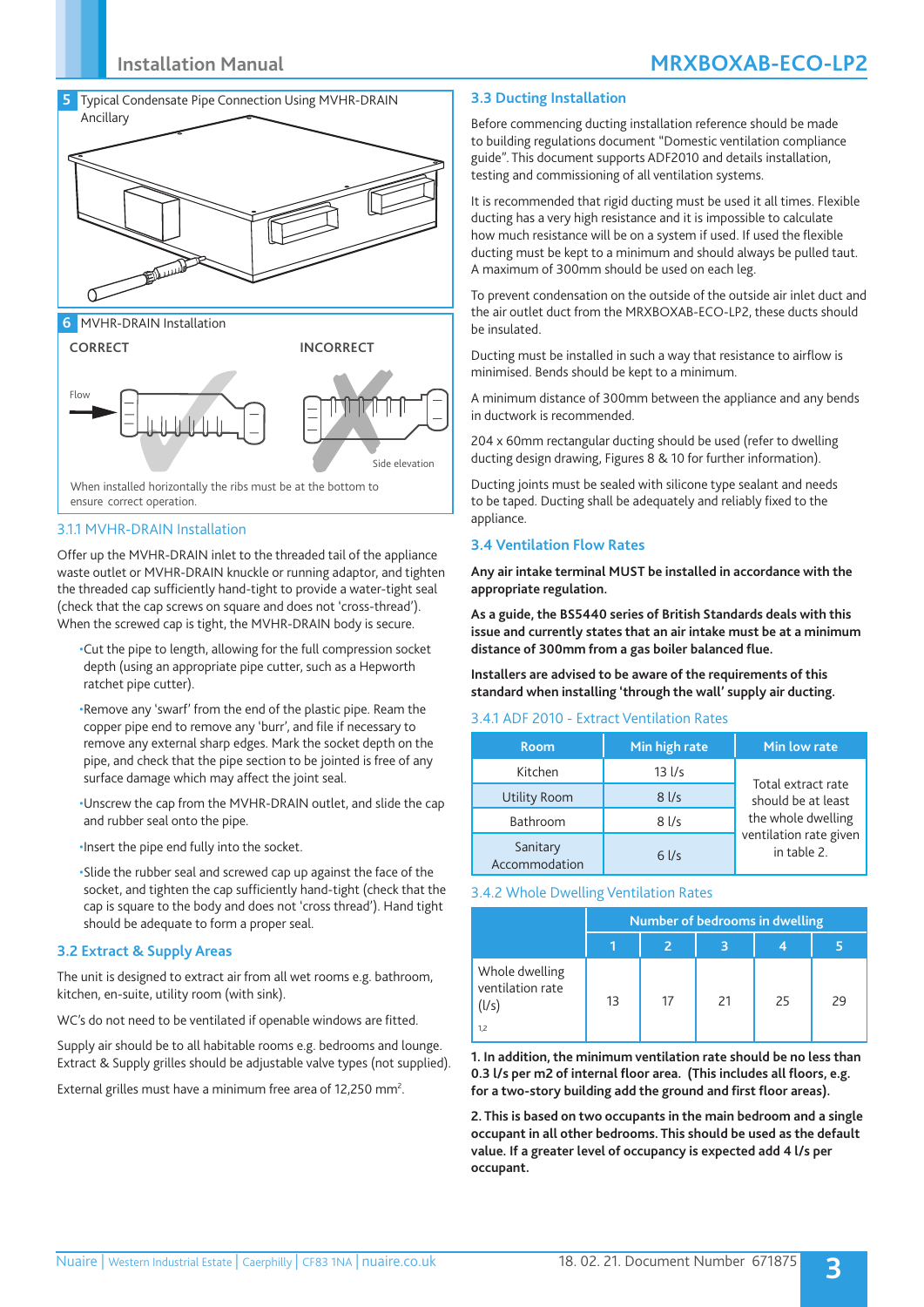### **3.5 ADF 2010 Ventilation Calculations Design of MVHR Systems**

The MVHR system has been sized for the winter period. Additional ventilation may be required during the warmer months and it has been assumed that the provisions for purge ventilation (e.g. openable windows) could be used.

**Step 1:** For any design air permeability, determine the whole dwelling ventilation supply rate from **Table 2.**

As an alternative where the design air permeability is intended to be leakier than (>) 5m3/(h.m2) 50 Pa, allow for infiltration for all dwelling types by subtracting from the whole dwelling ventilation supply rate from Table 2; 0.04 x gross internal volume of the dwelling heated space (m3).

**Step 2:** Calculate the whole dwelling extract ventilation rate by summing the individual room rates for 'minimum high rate' from **Table 1.** 

(For sanitary accommodation only, as an alternative, the purge ventilation provisions given in ADF 2010 can be used where security is not an issue. In this case 'minimum high extract rate' for the sanitary accommodation should be omitted from the step 2 calculation).

**Step 3:** The required airflow rates are as follows:

The maximum whole dwelling extract ventilation rate (e.g. boost) should be at least the greater of step 1 and step 2.

Note that the maximum individual room extract rate should be at least those given in **table 1** for minimum high rate.

The minimum air supply rate should be at least the whole building ventilation rate found in step 1.

### **For Scotland refer to BRE Digest 398.**

For further information refer to the "Domestic Ventilation Compliance Guide".

### **3.6 Pre Commissioning MRXBOXAB MVHR Units**

MRXBOXAB units are designed to ventilate the whole dwelling and must not be used during site construction or the clean-up period. Cement and plaster dust can be abrasive and can affect fan performance and reliability. Please ensure that the filters are checked prior to commissioning to ensure there is no build-up of dust or debris.

While the property is drying out, very high moisture levels are likely to occur. Therefore it is advisable that if the installation and building works are complete the unit is left running. If the building works are not complete please close the air valves or cover up the air valves to prevent condensation forming in the ductwork and the MRXBOXAB unit due to natural migration of warm air.

## **3.7 Dimensions (mm) - Standard Unit Configuration**

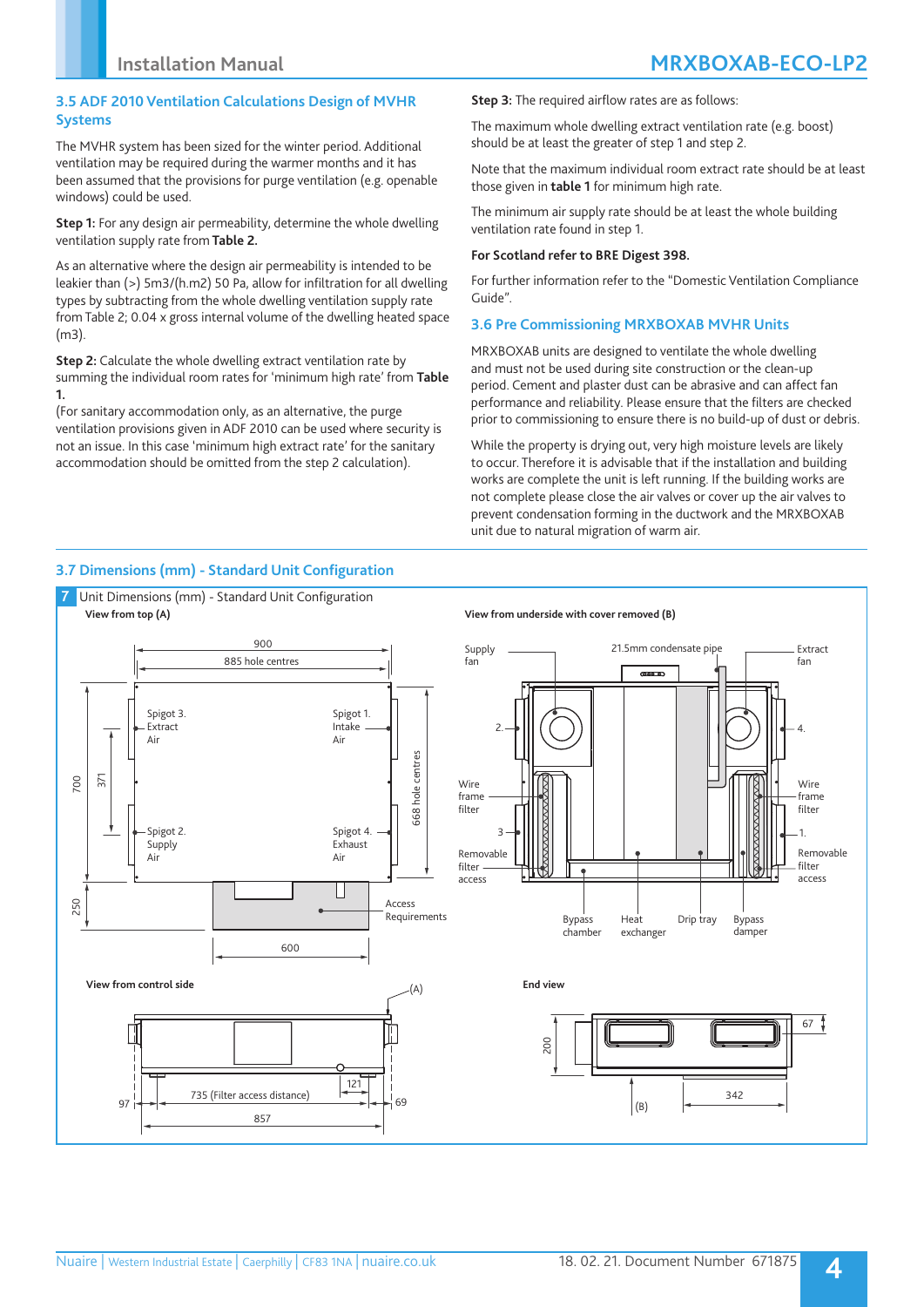## **3.8 Typical Ducting Installation - Standard Unit Configuration**



## **3.9 Dimensions (mm) - Opposite Hand Unit Configuration**

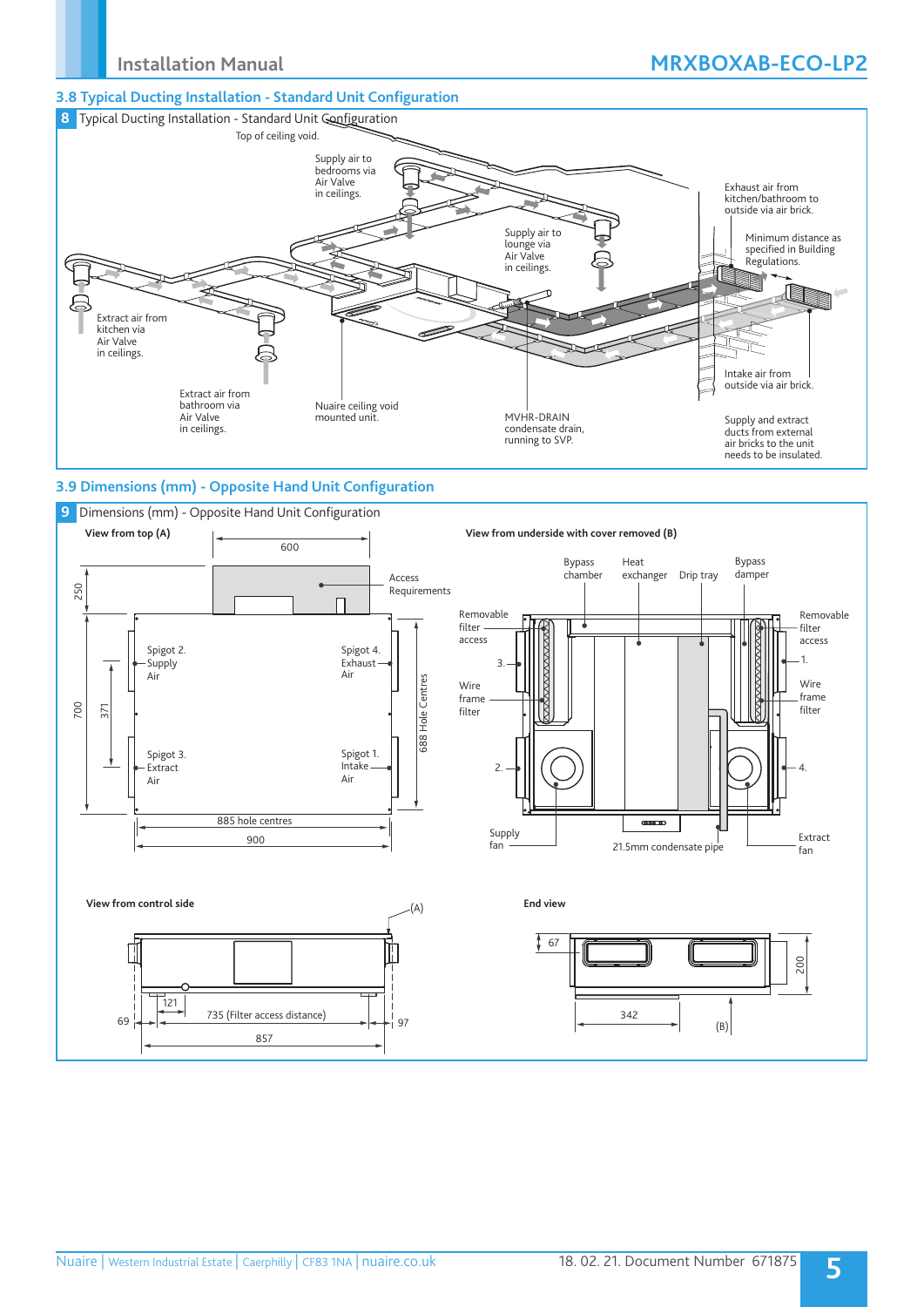# **Installation Manual MRXBOXAB-ECO-LP2**

### **3.10 Typical Ducting Installation - Opposite Hand Unit Configuration**



# **4.0 ELECTRICAL INSTALLATION**

**For good EMC engineering practice, any sensor cables or switched live cables should not be placed within 50mm of other cables or on the same metal cable tray as other cables.**

**The electrical connection of the unit must be carried out by a qualified electrician.** 

The unit is supplied with a flexible cord for connection to the mains supply.

### **4.1 Electrical Information**

### **Electrical details:**

**Voltage: 240V 1ph 50Hz**

**Consumption: 1.3 Amp** 

**This unit must be earthed.**

**The cable from the mains power supply should be connected to a fixed wiring installation, via a fused isolator, in accordance with current IEE wiring regulations.**

Wiring is for reference purposes only as the connections in Figure 11 are factory fitted. The unit is pre-wired with a 2 metre fly lead.

**For Ecosmart sensors/controls cut a slit in the grommet and feed the Ecosmart connector through to retain sufficient protection against water ingress. Ensure Ecosmart cabling is secured with P-clips supplied to provide suitable cable retention.** 

If more than one Ecosmart sensor is required please use MRXBOX-JB and refer to leaflet No. 671700 for installation instructions.

## **4.3 Wiring Diagrams**

## 4.3.1 Unit Serving Kitchen & Bathroom

**Disconnection from the supply mains must be incorporated within the fixed wiring in accordance with the wiring regulations and shall have a minimum contact separation of 3mm.**



# **4.2 PCB Details**

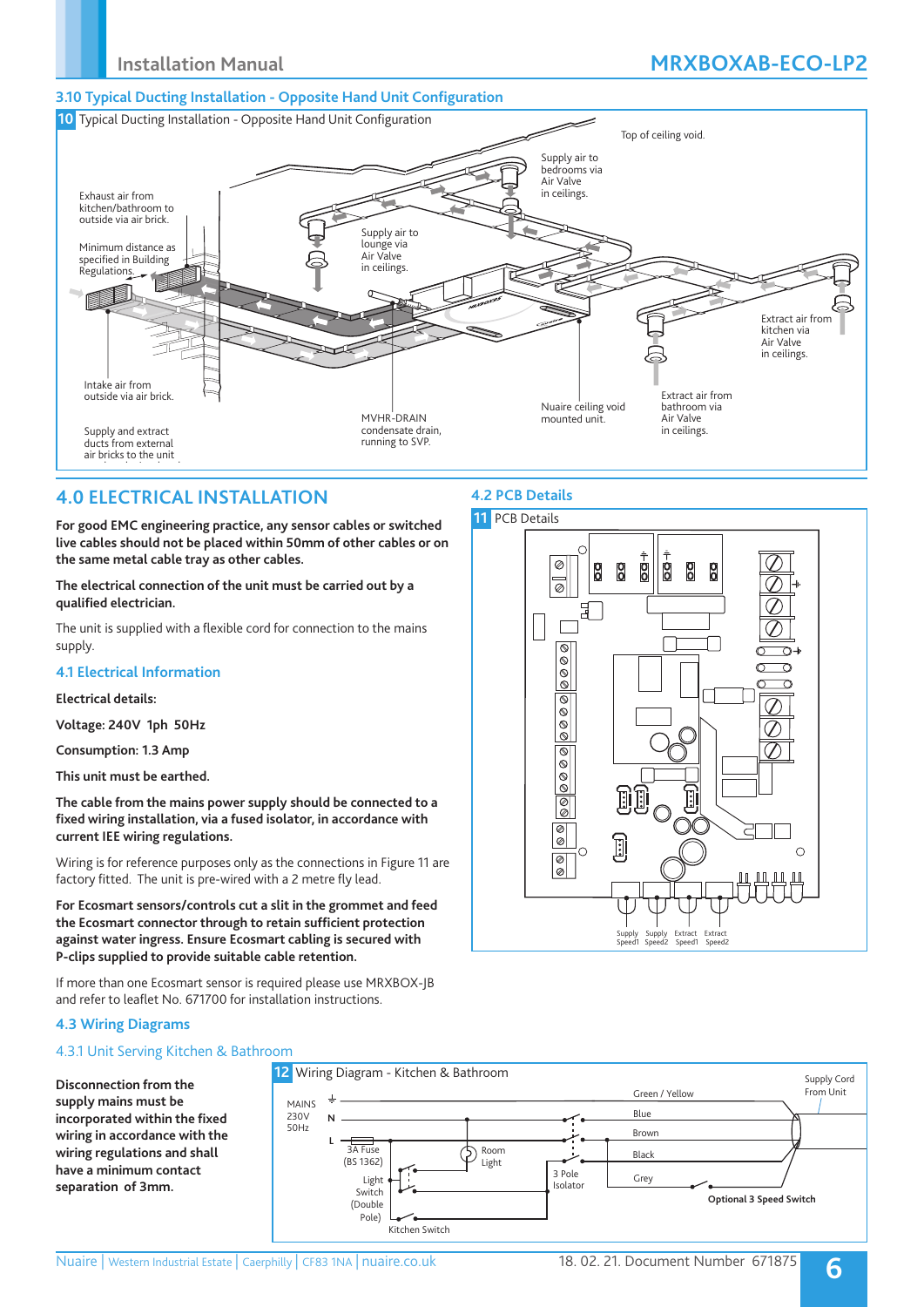# **Installation Manual MRXBOXAB-ECO-LP2**

## 4.3.2 Unit Serving Kitchen & 2 Bathrooms

**Disconnection from the supply mains must be incorporated within the fixed wiring in accordance with the wiring regulations and shall have a minimum contact separation of 3mm.**



# **5.0 COMMISSIONING**

**The filters fitted inside the unit are protected with a plastic film. Prior to commissioning remove the covers (Figure 14), take off the film and replace.**

- •For the required air flow rates please refer to the design specification for the property, follow Section 3.5, or refer to building regulations ADF 2010.
- •The unit is supplied with independent control for both normal and boost airflows (Figure 14).

•Correct commissioning is essential to ensure the ventilation air flowrates are met. It also ensures the unit is not over ventilating and causing excessive power consumption.

- •Commissioning should be carried out in accordance with building regulations document "Domestic ventilation compliance guide".
- A calibrated moving vane anemometer and hood will be required to carry out commissioning.
- •Adjustment valves should be locked in place to prevent further adjustment.

•Once commissioned the home owner / tenant should be informed that the unit should not be adjusted as it will have a detrimental effect on the indoor air quality and could result in condensation and mould growth. The label covering the control has an adhesive panel which should be removed post commissioning to prevent tampering.



# **6.0 CONTROLS**

### **6.1 Integral Automatic HX Bypass (AB Units Only)**

Intake and extract temperatures are monitored at the point the airflows enter the unit, if the range falls within the set parameters the bypass damper is opened automatically to target an indoor comfort temperature all year round.

**The extract temperature is an average from all wet rooms. If this exceeds 25°C the unit may go into bypass depending on outside temperatures.**

### **6.2 Frost Protection**

In the event of the intake air temperature at the unit dropping below the predetermined set point (-5°C as standard) the supply fan will reduce to minimum speed, once the temperature rises above the set point the fan will return to its commissioned speed.

**This mode will only activate after ten days of continuous run time. If commissioning of the unit is outside of this time frame please notify the after sales department prior to site visit.**

### **6.3 Status Indication**

The status of the unit is indicated by a series of LED's on the control box cover. The variants are listed below.

**The display on the unit control panel will not indicate when a higher speed setting has been triggered by an external source, such as an ES-PIR2 etc.**